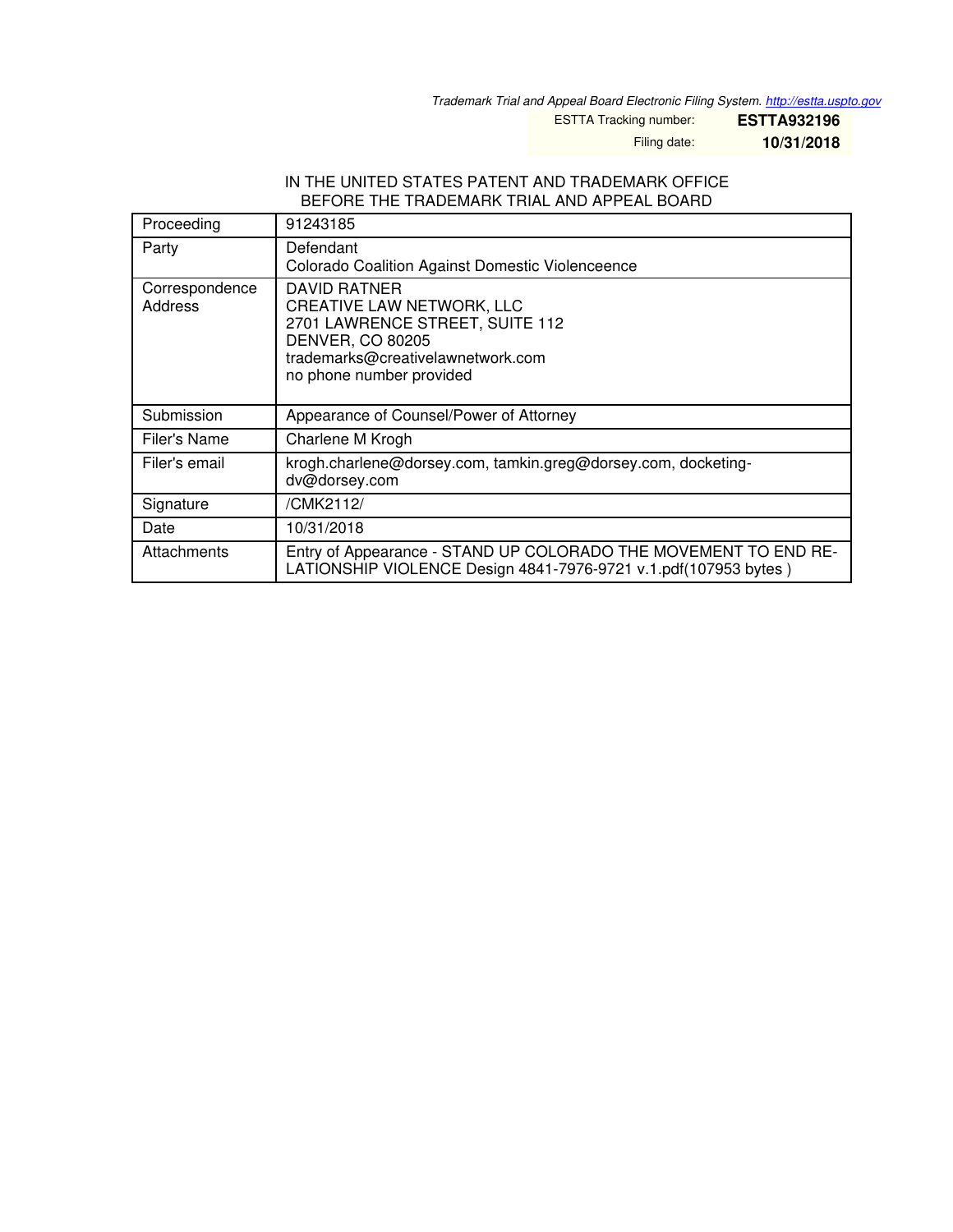### **IN THE UNITED STATES PATENT AND TRADEMARK OFFICE BEFORE THE TRADEMARK TRIAL AND APPEAL BOARD**

THE ENTERTAINMENT INDUSTRY FOUNDATION.

 ) Opposer, )

 $)$ 

 $)$ 

v.  $\qquad \qquad \qquad$ 

 ) COLORADO COALITION AGAINST DOMESTIC VIOLENCE

 ) Applicant.

Opposition No. 91243185 Application Serial No.: 87/693,113 Mark: **STAND UP COLORADO THE MOVEMENT TO END RELATIONSHIP VIOLENCE & Design** 



# **NOTICE OF APPEARANCE**

PLEASE TAKE NOTICE that Charlene M. Krogh, Gregory S. Tamkin and Lindsey M.

Sadler, with the law firm of Dorsey & Whitney LLP, now make their appearance as counsel for

Applicant Colorado Coalition Against Domestic Violence. Contact information for counsel is as

follows:

Dorsey & Whitney LLP 1400 Wewatta Street, Suite 400 Denver, CO 80202 Phone: (303) 629-3400 Fax: (303) 629-3450

Charlene M. Krogh krogh.charlene@dorsey.com

Gregory S. Tamkin tamkin.greg@dorsey.com

LindseyM. Sadler sadler.lindsey@dorsey.com